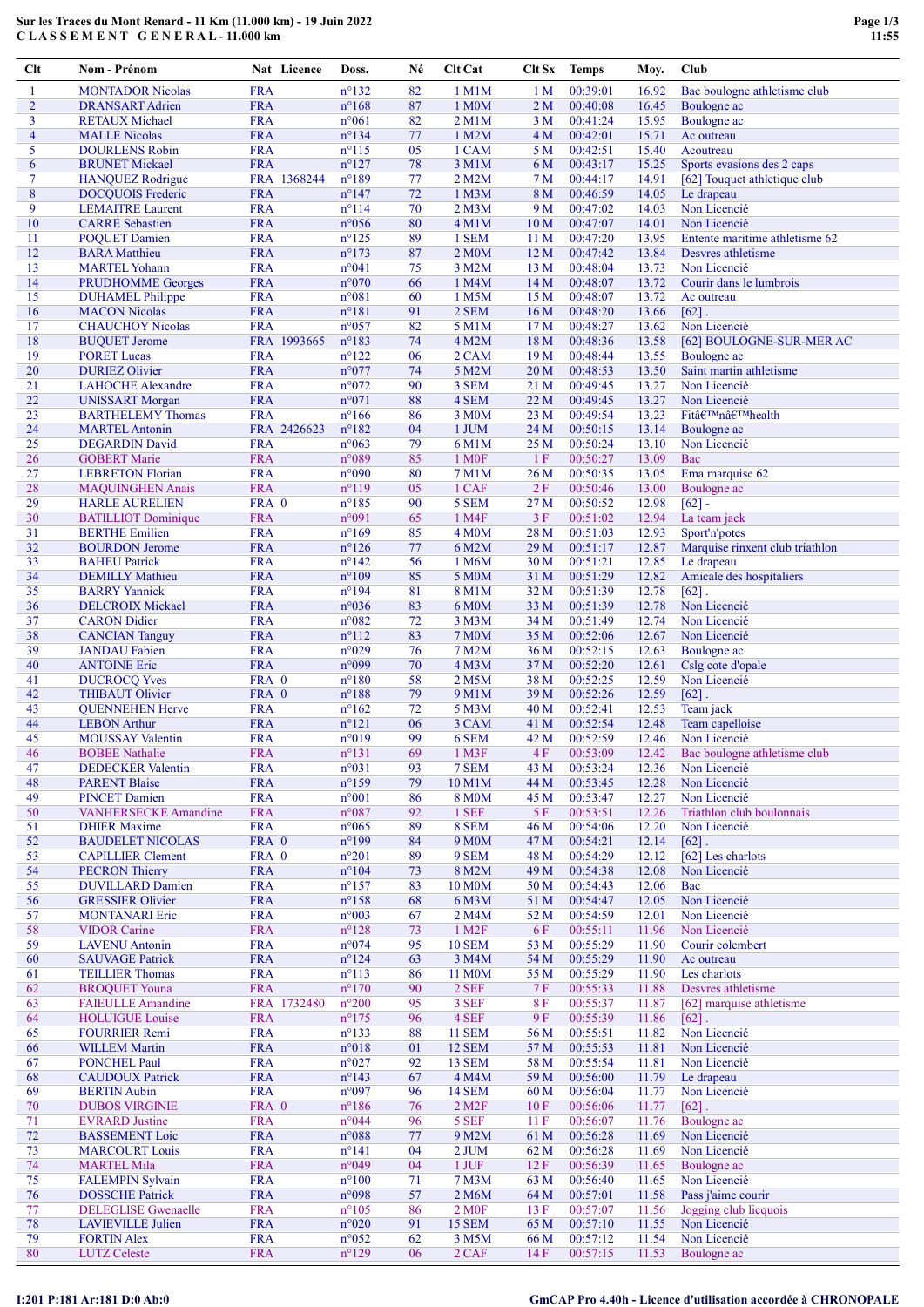## Sur les Traces du Mont Renard - 11 Km (11.000 km) - 19 Juin 2022 C L A S S E M E N T G E N E R A L - 11.000 km

| Clt        | Nom - Prénom                                        |                          | Nat Licence | Doss.                            | Né       | <b>Clt Cat</b>             | Clt Sx                   | <b>Temps</b>         | Moy.           | Club                                    |
|------------|-----------------------------------------------------|--------------------------|-------------|----------------------------------|----------|----------------------------|--------------------------|----------------------|----------------|-----------------------------------------|
| 81         | ELLART SAUVAGE elodie                               | <b>FRA</b>               |             | n°023                            | 89       | 6 SEF                      | 15F                      | 00:57:18             | 11.52          | Non Licencié                            |
| 82         | <b>FORTIN</b> Christophe                            | <b>FRA</b>               |             | $n^{\circ}102$                   | 93       | <b>16 SEM</b>              | 67 M                     | 00:57:20             | 11.51          | Non Licencié                            |
| 83         | <b>GEENS</b> Melane                                 | <b>FRA</b>               |             | $n^{\circ}068$                   | 75       | 3 M <sub>2F</sub>          | 16F                      | 00:57:22             | 11.51          | Team jack                               |
| 84         | <b>FOURCROY Guillaume</b>                           | <b>FRA</b>               |             | n°073                            | 73       | 10 M2M                     | 68 M                     | 00:57:24             | 11.50          | Cslg                                    |
| 85         | <b>CAZIN</b> Thierry                                | <b>FRA</b>               |             | $n^{\circ}058$                   | 64       | 5 M4M                      | 69 M                     | 00:57:44             | 11.43          | Courir colembert                        |
| 86         | <b>BECQUET Karine</b>                               | <b>FRA</b>               |             | $n^{\circ}161$                   | 74       | 4 M <sub>2</sub> F         | 17F                      | 00:57:47             | 11.42          | Team jack                               |
| 87         | <b>DUFOSSE</b> Laurent                              | <b>FRA</b>               |             | $n^{\circ}193$                   | 81       | 11 M1M                     | 70 <sub>M</sub>          | 00:57:53             | 11.40          | $[62]$ .                                |
| 88         | <b>MAQUINGHEN Francois</b>                          | <b>FRA</b>               |             | $n^{\circ}110$                   | 69       | 8 M3M                      | 71 M                     | 00:57:59             | 11.38          | Cslg cote d'opale                       |
| 89         | <b>MONEL Johnny</b>                                 | <b>FRA</b>               |             | $n^{\circ}154$                   | 99       | 17 SEM                     | 72 M                     | 00:58:03             | 11.37          | Le drapeau                              |
| 90         | FAUQUEMBERGUE Jacki                                 | <b>FRA</b>               |             | $n^{\circ}172$                   | 87       | 12 M <sub>0</sub> M        | 73 M                     | 00:58:07             | 11.36          | Desvres athletisme                      |
| 91<br>92   | MACQUET-CASTILLON Agath FRA                         | <b>FRA</b>               |             | n°069<br>n°034                   | 00<br>75 | 7 SEF<br>11 M2M            | 18F<br>74 M              | 00:58:19<br>00:58:20 | 11.32<br>11.32 | Non Licencié<br>Non Licencié            |
| 93         | <b>VERNET</b> Christophe<br><b>QUENNEHEN Martin</b> | <b>FRA</b>               |             | $n^{\circ}163$                   | 01       | <b>18 SEM</b>              | 75 M                     | 00:58:22             | 11.31          | Non Licencié                            |
| 94         | <b>DEVULDER</b> Gatien                              | <b>FRA</b>               |             | $n^{\circ}030$                   | 86       | 13 M <sub>0</sub> M        | 76 M                     | 00:58:26             | 11.30          | Non Licencié                            |
| 95         | <b>LELEU</b> Francois                               | <b>FRA</b>               |             | $n^{\circ}011$                   | 79       | 12 M1M                     | 77 M                     | 00:58:30             | 11.28          | Non Licencié                            |
| 96         | <b>MARIETTE Yvette</b>                              | <b>FRA</b>               |             | $n^{\circ}152$                   | 62       | 1 M5F                      | 19F                      | 00:58:33             | 11.28          | Le drapeau                              |
| 97         | <b>FELIX Guillaume</b>                              | <b>FRA</b>               |             | $n^{\circ}165$                   | 83       | 14 M <sub>0</sub> M        | 78 M                     | 00:58:42             | 11.25          | Non Licencié                            |
| 98         | LAMART GOURNAY Benjamin FRA                         |                          |             | $n^{\circ}164$                   | 82       | 13 M1M                     | 79 M                     | 00:58:47             | 11.23          | Non Licencié                            |
| 99         | <b>COLOMBEL Laure</b>                               | <b>FRA</b>               |             | $n^{\circ}017$                   | 67       | 2 M4F                      | 20F                      | 00:58:50             | 11.22          | Non Licencié                            |
| 100        | <b>DELATTRE</b> Theo                                | <b>FRA</b>               |             | $n^{\circ}045$                   | 04       | 3 JUM                      | 80 M                     | 00:58:52             | 11.21          | Non Licencié                            |
| 101        | <b>HANON</b> Jean-pierre                            | <b>FRA</b>               |             | $n^{\circ}140$                   | 56       | 3 M <sub>6</sub> M         | 81 M                     | 00:58:54             | 11.21          | Le drapeau                              |
| 102        | <b>JACQUEMART</b> Eric                              | <b>FRA</b>               |             | $n^{\circ}046$                   | 83       | 15 M0M                     | 82 M                     | 00:58:56             | 11.20          | Non Licencié                            |
| 103        | <b>AVISSE Sebastien</b>                             | <b>FRA</b>               |             | $n^{\circ}084$                   | 77       | 12 M2M                     | 83 M                     | 00:59:07             | 11.17          | Courir colembert                        |
| 104        | <b>CARON AURELIE</b>                                | FRA 0                    |             | $n^{\circ}178$                   | 85       | 3 M <sub>OF</sub>          | 21F                      | 00:59:16             | 11.14          | $[62]$ .                                |
| 105<br>106 | <b>ETIENNE Jean-claude</b>                          | <b>FRA</b><br><b>FRA</b> |             | $n^{\circ}$ 135                  | 62<br>57 | 4 M5M                      | 84 M                     | 00:59:20             | 11.13<br>11.06 | Boulogne ac<br>Le drapeau               |
| 107        | <b>CHOUROT</b> Lucien<br><b>VIGREUX Jeremy</b>      | <b>FRA</b>               |             | $n^{\circ}145$<br>$n^{\circ}094$ | 77       | 4 M6M<br>13 M2M            | 85 M<br>86 M             | 00:59:42<br>00:59:50 | 11.03          | Saint martin athletisme                 |
| 108        | <b>DUHAMEL</b> Aurelien                             | <b>FRA</b>               |             | $n^{\circ}130$                   | 93       | <b>19 SEM</b>              | 87 M                     | 01:00:09             | 10.97          | Non Licencié                            |
| 109        | <b>BLANGY</b> Sebastien                             | <b>FRA</b>               |             | $n^{\circ}062$                   | 75       | 14 M2M                     | 88 M                     | 01:00:10             | 10.97          | Non Licencié                            |
| 110        | <b>COUVELARD Katy</b>                               | <b>FRA</b>               |             | $n^{\circ}014$                   | 74       | 5 M <sub>2</sub> F         | 22 F                     | 01:00:16             | 10.95          | Non Licencié                            |
| 111        | <b>HOCHART</b> Stephanie                            | <b>FRA</b>               |             | $n^{\circ}177$                   | 82       | 1 M1F                      | 23 F                     | 01:01:26             | 10.74          | vic'kings                               |
| 112        | FAIT Jean-philip                                    | <b>FRA</b>               |             | n°005                            | 71       | 9 M3M                      | 89 M                     | 01:01:27             | 10.74          | Touquet athletique club                 |
| 113        | <b>DEGARDIN</b> Louane                              | <b>FRA</b>               |             | $n^{\circ}198$                   | 07       | 1 MIF                      | 24 F                     | 01:01:39             | 10.71          | Boulogne ac                             |
| 114        | <b>COLLARD Dimitri</b>                              | <b>FRA</b>               |             | $n^{\circ}160$                   | 95       | <b>20 SEM</b>              | 90 M                     | 01:01:49             | 10.68          | Non Licencié                            |
| 115        | DEREGNAUCOURT Fabien                                | <b>FRA</b>               |             | $n^{\circ}022$                   | 67       | 6 M4M                      | 91 M                     | 01:02:00             | 10.65          | Non Licencié                            |
| 116        | <b>OUART</b> Christophe                             | <b>FRA</b>               |             | $n^{\circ}067$                   | 70       | 10 M3M                     | 92 M                     | 01:02:13             | 10.61          | Team jack                               |
| 117        | <b>CHIVET</b> Catherine                             | <b>FRA</b>               |             | n°050                            | 65       | 3 M4F                      | 25F                      | 01:02:15             | 10.60          | Courir colembert                        |
| 118        | <b>LECOUFFE Amandine</b>                            | <b>FRA</b>               |             | $n^{\circ}064$                   | 81       | 2 M1F                      | 26F                      | 01:02:18             | 10.60          | Team jack                               |
| 119        | <b>REGNIER</b> Christine                            | <b>FRA</b>               |             | $n^{\circ}123$                   | 69       | 2 M3F                      | 27F                      | 01:02:36             | 10.55          | Team capelloise                         |
| 120        | <b>COLIN Sixtine</b>                                | <b>FRA</b>               |             | $n^{\circ}032$                   | 92       | 8 SEF                      | 28F                      | 01:02:45             | 10.52          | Henin endurance team                    |
| 121        | <b>MARLARD</b> Pascaline                            | <b>FRA</b>               |             | $n^{\circ}153$                   | 75       | 6 M2F                      | 29F                      | 01:03:31             | 10.39          | Le drapeau                              |
| 122<br>123 | <b>MERLIN David</b><br><b>DOWSE Allison</b>         | <b>FRA</b><br><b>FRA</b> |             | $n^{\circ}184$<br>$n^{\circ}053$ | 71<br>92 | 11 M3M<br>9 SEF            | 93 M<br>30F              | 01:03:33<br>01:04:22 | 10.39<br>10.26 | [62] DESVRES ATHLETISME<br>Non Licencié |
| 124        | <b>SANSSOUCY BASTIEN</b>                            | <b>FRA</b>               |             | $n^{\circ}176$                   | 89       | <b>21 SEM</b>              | 94 M                     | 01:04:24             | 10.25          | $[62] -$                                |
| 125        | <b>MAGNE</b> Nathalie                               | <b>FRA</b>               |             | n°012                            | 72       | 3 M3F                      | 31 F                     | 01:04:33             | 10.23          | Non Licencié                            |
| 126        | <b>FRATTINI</b> Vickie                              | <b>FRA</b>               |             | $n^{\circ}024$                   | 88       | <b>10 SEF</b>              | 32F                      | 01:04:33             | 10.23          | Evergo                                  |
| 127        | <b>DEDECKER</b> Damien                              | <b>FRA</b>               |             | $n^{\circ}055$                   | 81       | 14 M1M                     | 95 M                     | 01:04:41             | 10.21          | Non Licencié                            |
| 128        | <b>CHALOT</b> Monique                               | <b>FRA</b>               |             | n°083                            | 61       | 2 M5F                      | 33 F                     | 01:04:51             | 10.18          | Saint martin athletisme                 |
| 129        | <b>MALFOY Jean Pierre</b>                           | <b>FRA</b>               |             | n°038                            | 53       | 5 M6M                      | 96 M                     | 01:04:51             | 10.18          | Saint martin athletisme                 |
| 130        | <b>PALLIEZ Olivier</b>                              | <b>FRA</b>               |             | $n^{\circ}051$                   | 58       | 5 M5M                      | 97 M                     | 01:05:06             | 10.14          | Non Licencié                            |
| 131        | <b>CAUDOUX</b> Sandrine                             | <b>FRA</b>               |             | $n^{\circ}$ 144                  | 72       | 4 M3F                      | 34 F                     | 01:05:16             | 10.11          | Le drapeau                              |
| 132        | <b>MOLEUX Vincent</b>                               | <b>FRA</b>               |             | $n^{\circ}137$                   | 78       | 15 M1M                     | 98 M                     | 01:05:19             | 10.10          | Non Licencié                            |
| 133        | KOSZALKA Magdalena                                  | <b>FRA</b>               |             | n°085                            | 90       | <b>11 SEF</b>              | 35 F                     | 01:05:52             | 10.02          | Non Licencié                            |
| 134        | <b>KOSZALKA</b> Maciej                              | <b>FRA</b>               |             | n°086                            | 91       | <b>22 SEM</b>              | 99 M                     | 01:05:52             | 10.02          | Non Licencié                            |
| 135        | <b>MALVACHE Dominique</b>                           | <b>FRA</b>               |             | n°079                            | 69       | 12 M3M                     | 100 M                    | 01:05:55             | 10.01          | Saint martin athletisme                 |
| 136        | <b>MANSARD Alexis</b>                               | <b>FRA</b>               |             | n°078                            | 03       | 4 JUM                      | 101 M                    | 01:07:54             | 9.72           | Saint martin athletisme<br>Non Licencié |
| 137<br>138 | <b>SESNY</b> Stephanie<br><b>NEGRI Pascale</b>      | <b>FRA</b><br><b>FRA</b> |             | $n^{\circ}080$<br>$n^{\circ}035$ | 87<br>74 | 4 M <sub>OF</sub><br>7 M2F | 36F<br>37 F              | 01:08:23<br>01:08:26 | 9.65<br>9.65   | Non Licencié                            |
| 139        | <b>D'HONT</b> Frederick                             | <b>FRA</b>               |             | n°096                            | 77       | 15 M2M                     | 102 M                    | 01:08:32             | 9.63           | Non Licencié                            |
| 140        | <b>DEBAS</b> Gerard                                 | <b>FRA</b>               |             | $n^{\circ}025$                   | 49       | 1 M7M                      | 103 M                    | 01:08:39             | 9.62           | N <sub>1</sub>                          |
| 141        | <b>TOULOTTE GREGORY</b>                             | FRA 0                    |             | $n^{\circ}197$                   | 86       | 16 M0M                     | 104 M                    | 01:08:48             | 9.59           | $[62]$ bbr's                            |
| 142        | <b>DELABY</b> Marion                                | <b>FRA</b>               |             | $n^{\circ}196$                   | 84       | <b>5 MOF</b>               | 38F                      | 01:08:49             | 9.59           | $[62]$ .                                |
| 143        | <b>DUCROQUET Michel</b>                             | <b>FRA</b>               |             | n°048                            | 46       | 1 M8M                      | 105 <sub>M</sub>         | 01:09:10             | 9.54           | Courir colembert                        |
| 144        | <b>WACOGNE Julie</b>                                | <b>FRA</b>               |             | n°037                            | 81       | 3 M1F                      | 39F                      | 01:09:13             | 9.54           | Boulogne sur mer ac                     |
| 145        | <b>CONDETTE Frederic</b>                            | FRA 0                    |             | $n^{\circ}191$                   | 77       | 16 M2M                     | 106 <sub>M</sub>         | 01:09:21             | 9.52           | [62] AS MARCK                           |
| 146        | <b>CARON</b> Adeline                                | <b>FRA</b>               |             | $n^{\circ}190$                   | 78       | 4 M1F                      | 40 F                     | 01:09:21             | 9.52           | $[62]$ .                                |
| 147        | <b>MACQUET-CASTILLON Lucile FRA</b>                 |                          |             | $n^{\circ}174$                   | 97       | <b>12 SEF</b>              | 41 F                     | 01:09:26             | 9.51           | $[62]$ .                                |
| 148        | <b>SERGENT Laurent</b>                              | <b>FRA</b>               |             | $n^{\circ}118$                   | 57       | 6 M6M                      | 107 M                    | 01:09:37             | 9.48           | Courir colembert                        |
| 149        | <b>WIDEHEM Cindy</b>                                | <b>FRA</b>               |             | $n^{\circ}101$                   | 78       | 5 M1F                      | 42 F                     | 01:09:43             | 9.47           | Club animation populaire                |
| 150        | <b>DELETROY Jimmy</b>                               | <b>FRA</b>               |             | $n^{\circ}195$                   | 85       | 17 M0M                     | 108 <sub>M</sub>         | 01:09:51             | 9.45           | $\lceil 62 \rceil$ .                    |
| 151<br>152 | <b>DELETROY BENOIT</b>                              | FRA 0<br><b>FRA</b>      |             | $n^{\circ}192$<br>n°076          | 86       | 18 M0M<br>5 M3F            | 109 <sub>M</sub><br>43 F | 01:09:51<br>01:09:52 | 9.45           | $[62]$ .<br>Saint martin athletisme     |
| 153        | <b>FASQUEL Nathalie</b><br><b>LEROY Antoine</b>     | <b>FRA</b>               |             | n°033                            | 72<br>96 | 23 SEM                     | 110 <sub>M</sub>         | 01:10:02             | 9.45<br>9.43   | Non Licencié                            |
| 154        | <b>MAGNIER Maelys</b>                               | <b>FRA</b>               |             | $n^{\circ}179$                   | 97       | <b>13 SEF</b>              | 44 F                     | 01:10:16             | 9.39           | Non Licencié                            |
| 155        | <b>PRIMA Fabienne</b>                               | <b>FRA</b>               |             | $n^{\circ}066$                   | 73       | 8 M <sub>2</sub> F         | 45 F                     | 01:10:33             | 9.36           | Non Licencié                            |
| 156        | <b>SIABAS Jean Michel</b>                           | <b>FRA</b>               |             | n°093                            | 64       | 7 M4M                      | 111M                     | 01:11:06             | 9.28           | Saint martin athletisme                 |
| 157        | <b>CORDIER Antoine</b>                              | <b>FRA</b>               |             | $n^{\circ}156$                   | 82       | 16 M1M                     | 112M                     | 01:11:32             | 9.23           | Non Licencié                            |
| 158        | <b>BIASSE</b> Marie                                 | <b>FRA</b>               |             | $n^{\circ}047$                   | 70       | 6 M3F                      | 46 F                     | 01:11:35             | 9.22           | Courir colembert                        |
| 159        | <b>FRISQUET Aurelie</b>                             | <b>FRA</b>               |             | $n^{\circ}106$                   | 83       | 6 M <sub>OF</sub>          | 47 F                     | 01:11:35             | 9.22           | Amicale des hospitaliers                |
| 160        | <b>PETIT Frederic</b>                               | <b>FRA</b>               |             | $n^{\circ}107$                   | 61       | 6 M5M                      | 113M                     | 01:11:37             | 9.22           | Amicale des hospitaliers                |

# I:201 P:181 Ar:181 D:0 Ab:0 GmCAP Pro 4.40h - Licence d'utilisation accordée à CHRONOPALE